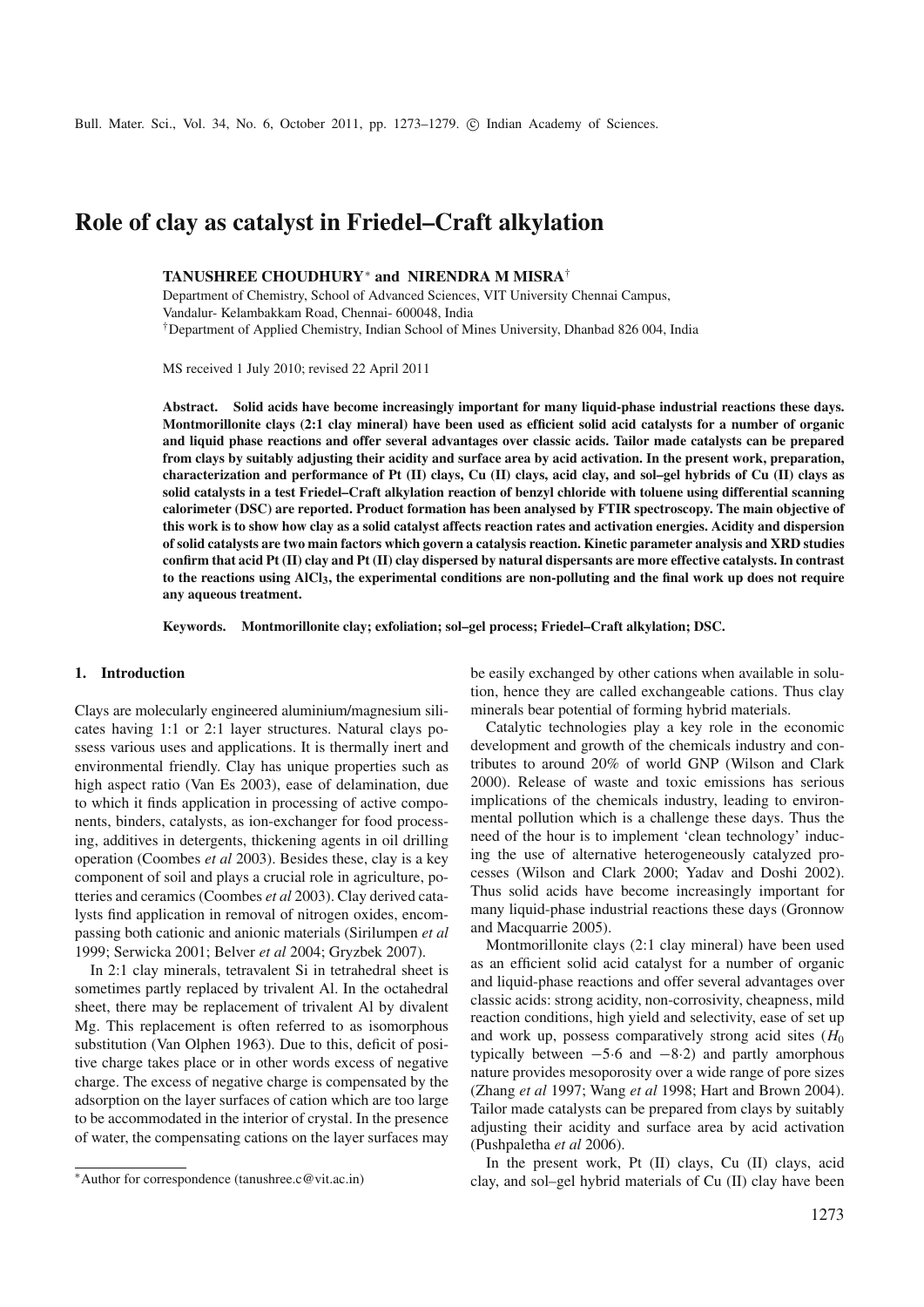prepared and their catalytic effect over Friedel–Craft alkylation reaction of benzyl chloride with toluene has been studied using DSC. Product formation has been analysed by FTIR spectroscopy. Activation energies, rate of reactions and turn over frequency (TOF) of catalyst samples have been studied involving kinetic parameter analysis. Delamination of clay platelets leading to dispersion of the catalyst samples was studied using XRD. Charge properties of catalyst samples were measured by Zeta Meter.

#### **2. Experimental**

# 2.1 *Preparation of Pt (II) clay*

2.1a *Materials*: Clay used in this experiment was montmorillonite KSF which was obtained from Fluka Chemie AG, Switzerland. Chloroplatinic acid and cetyl trimethyl ammonium bromide (CTAB) were obtained from Ranbaxy Chemicals Ltd., India. Natural dispersant was obtained from natural source.

2.1b *Method*: The clay was impregnated with [Pt<sup>II</sup>  $(NH_3)_4$ ] Cl<sub>2</sub> precursor following a wet impregnation method with a solution/support ratio of 25 ml/g. The amount of precursor dissolved in the impregnating solution was 2·3 wt% (Vicente and Lambert 2001).

The above procedure was applied to make Pt (II) clay disperse in natural dispersant (T704–2), Pt (II) clay disperse in CTAB (T704–3), acid Pt (II) clay (T704–1), and pure Pt (II) clay (T704–4). 0·5 g clay was suspended in 6·25 ml of water. 2.3 wt% of  $[Pt^{II} (NH<sub>3)</sub>)<sub>4</sub>]$  Cl<sub>2</sub> precursor (0.0115 g) was weighed and dissolved in 6·25 ml of water. It was then added to clay suspension. The resulting solution was then stirred vigorously for a few hours, centrifuged and washed several times until negative chloride test was obtained. The samples were then dried at room temperature.

# 2.2 *Preparation of Cu (II) clay*

2.2a *Materials*: Montmorillonite KSF used in the experiment was obtained from Fluka Chemie AG, Switzerland. Cetyl trimethyl ammonium bromide, and NaOH were obtained from Ranbaxy Chemicals Ltd., India. Cupric acetate was obtained from S D Fine Chemicals Ltd., India.

2.2b *Method*: 0·1 M Cu-acetate in 0·1 M NaOH (OH/Cu=1:2) was added to clay suspension in water and stirred for several hours. The solid was then extracted by centrifugation, washed with water several times and dried in an oven (Sun Kou *et al* 2003). The above procedure was applied to prepare Cu (II) clays taking two clays (i) clay dispersed by natural dispersant (T606–11) and (ii) clay dispersed by CTAB (T606–12).

2.3 *Preparation of sol–gel material of Cu (II) clay*

2.3a *Materials*: Cu clays dispersed in natural dispersant, CTAB. Ti isopropoxide was obtained from Fluka Chemie AG, Switzerland. Isopropanol was obtained from Ranbaxy Chemicals Ltd., India.

2.3b *Method*: Equal amounts of Ti isopropoxide and water (stirred for 1 min) were mixed and isopropanol was added to prevent coagulation and stirred till clear solution formed. Clay suspension was then added dropwise, stirred for 4–5 h till whole clay got fully dispersed in solution. The resulting product was centrifuged and dried using blotting paper (Jordens 1999). The materials were sol–gel materials of (i) Cu (II) clay dispersed by natural dispersant (T606–15) and (ii) Cu (II) clay dispersed by CTAB (T606–14).

### 2.4 *Preparation of acid clay*

2.4a *Materials*: Clay used in this experiment was Montmorillonite KSF, which was obtained from Fluka Chemie AG, Switzerland. HCl was obtained from Ranbaxy Chemicals Ltd., India.

2.4b *Method*: Montmorillonite clay was heated in a furnace till 700◦C and quenched immediately in 0·1 N HCl after taking the sample out of the furnace. The resulting sample was centrifuged and dried at room temperature.

#### 2.5 *Instrumentation*

DSC of Friedel–Craft alkylation reaction over various clay catalysts was performed on Differential Scanning Calorimeter Perkin Elmer DSC-7 under nitrogen atmosphere at a scan rate of 20◦C/min. IR spectra of the samples were recorded using Perkin Elmer FTIR Spectrometer Spectrum 2000. Zeta potential of the samples was measured using Zeta-Meter 3·0+ with microscope type GT2 cell N◦ 3519, size 0·0 k: 65. XRD data of various clay catalyst samples were obtained using X' Pert Software, Phillips, powder diffractometer equipped with Cu-K $\alpha$  generator ( $\lambda = 1.5405600$ ). Generator tension was 35 kV.

#### **3. Results and discussion**

Friedel–Craft alkylation of benzyl chloride with toluene over the following clays as catalyst was carried out using DSC instrument as shown in scheme 1.

(i) Pt (II) clay (T704–4), (ii) Pt (II) clay where clay is dispersed by natural dispersant (T704–2), (iii) Pt (II) clay where clay is dispersed by CTAB (T704–3), (iv) acid Pt (II) clay (T704–1), (v) montmorillonite clay (T703–15), (vi) Cu (II) clay where clay is dispersed by natural dispersant (T606–11),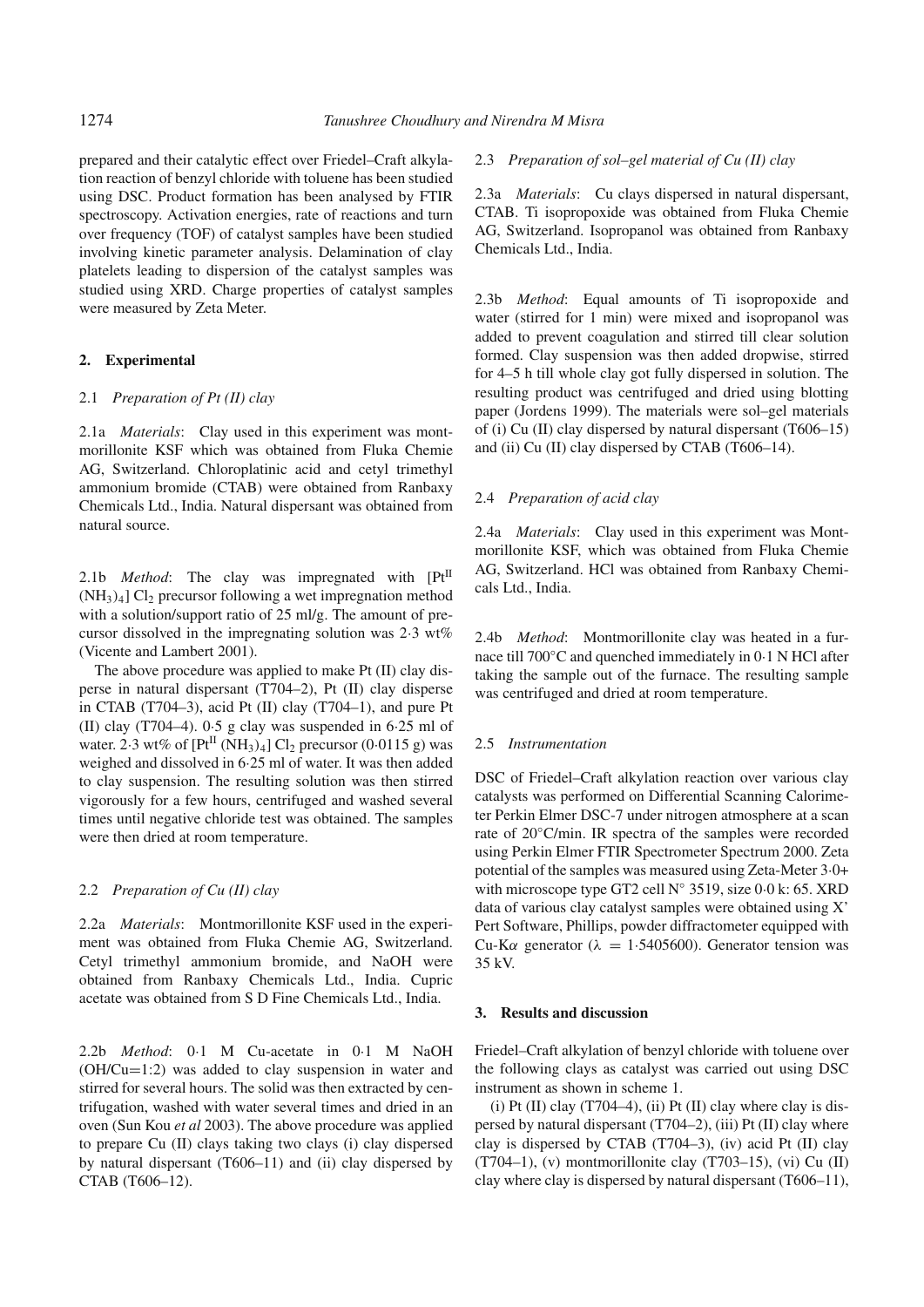

**Scheme 1.** Friedel-Craft alkylation of benzyl chloride with toluene.

(vii) Cu (II) clay where clay is dispersed by CTAB (T606– 12) and (viii) sol–gel materials of Cu (II) clays (T606–14 and T606–15).

## 3.1 *DSC analysis*

Friedel–Craft alkylation reaction of benzyl chloride with toluene over AlCl<sub>3</sub> as catalyst, generally takes place at  $85^{\circ}$ C. When solid clay catalyst samples were used in place of AlCl3, significant changes in reaction were observed. The most efficient catalysts among Pt (II) clays were acid Pt (II) clay (T704–1) and Pt (II) clay dispersed by natural dispersant (T704–2) which showed exothermic peaks at 80◦C. CTAB dispersed Pt (II) clay (T704–3) showed exothermic peak at 92 $\degree$ C, while Pt (II) clay (T704–4) and pure clay (T703– 15) showed exothermic peaks at around  $100°C$  and  $110°C$ , respectively as evident from figure 1.

Among Cu (II) clays, CTAB dispersed Cu (II) clay (T606–12) and Cu (II) clay dispersed by natural dispersant (T606–11) showed exothermic peaks at 100<sup>°</sup>C and 85◦C, respectively. Sol–gel material of CTAB dispersed Cu (II) clay (T606–14) showed exothermic peak at a temperature >125 $°C$  while sol–gel material of Cu (II) clay dispersed by natural dispersant (T606–15) at a temperature slightly <125◦C as evident from figure 2.

Acidity of clay is a main factor for catalysis to take place. Among the various catalysts screened, acid Pt (II) clay and Pt (II) clay dispersed by natural dispersant were found to be more effective than others due to more number of acidic sites. When Cu (II) clay was used in place of Pt (II) clay, temperature range increases to 120◦C. Cu incorporation in clay does not alter the basal spacing, surface area as well as porosity, but the total number of acidic sites dramatically decreases thus altering catalysis reaction. Sol–gel materials showed decreased catalytic activity due to formation of bulky material.

When the experiment was carried out in absence of reagent, as shown in figure 3 and in absence of clay as in figure 4, no such peaks were observed. It may be said that exothermic peak is due to the reaction being taking place at that temperature, with clay acting as a catalyst, and formation of product shown by two endothermic peaks indicating that one major and one minor product may have been formed. Products formed in this Friedel–Craft alkylation reaction are ortho-methyl diphenyl benzene and para-methyl diphenyl benzene.

### 3.2 *IR analysis*

FTIR spectra of catalyzed reaction product as in figure 5 show the following peaks. Besides all prominent peaks of



**Figure 1.** DSC thermograms of various Pt (II) clay catalyst samples.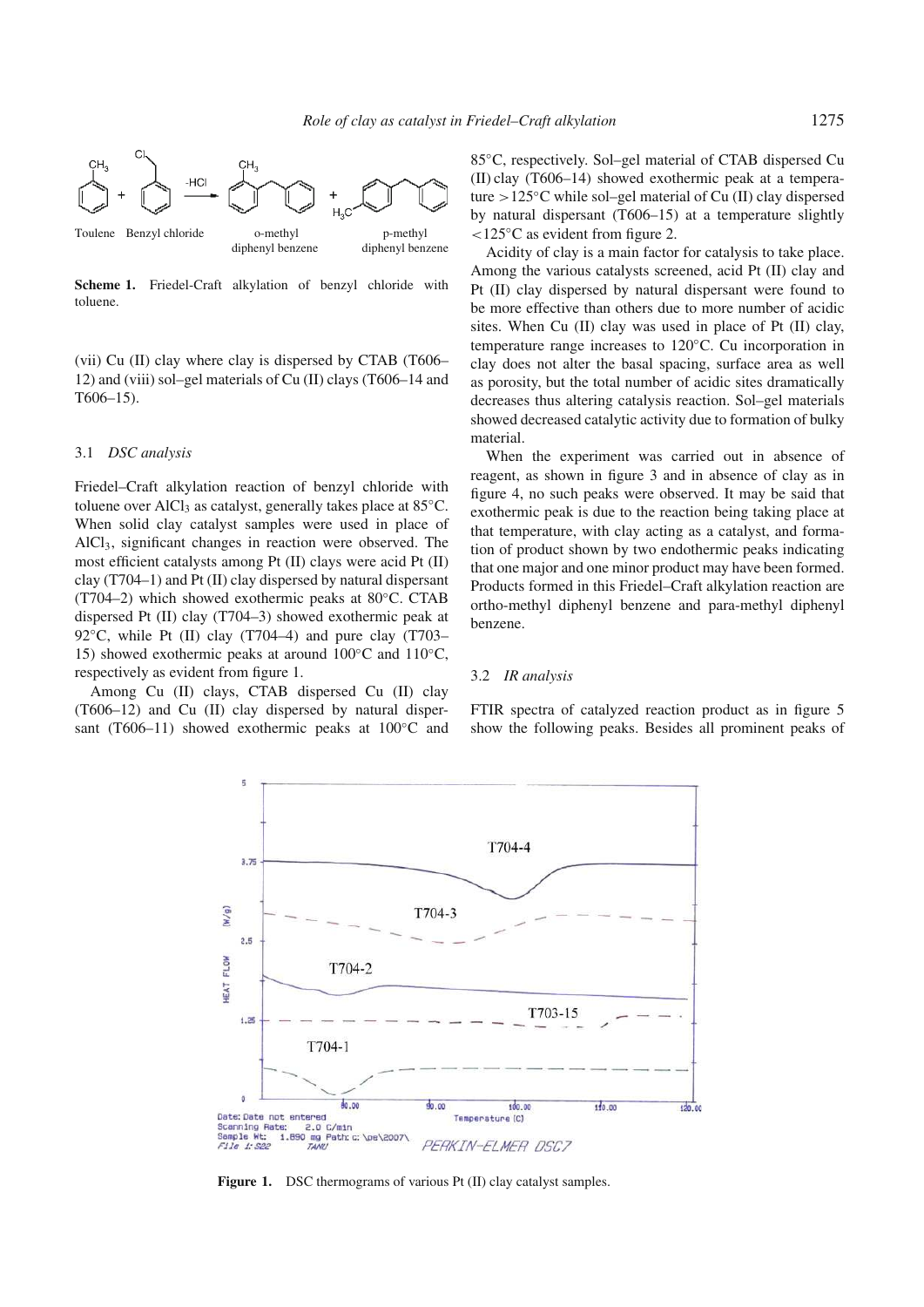clays i.e. Si–OH stretch between 3700 and 3200  $cm^{-1}$ , Si– O–Si asymmetric stretch at 1043·64 cm−<sup>1</sup> , Si–O–Si symmetric stretch at 805 cm<sup>-1</sup>, Si-O-Si bend at 469 $\cdot$ 14 cm<sup>-1</sup>, peaks of C–H stretch (aromatic) at 3099 cm<sup>-1</sup>, 3068 cm<sup>-1</sup>,  $3032 \text{ cm}^{-1}$ , C–H stretch (alkyl) at 2925 cm<sup>-1</sup>, C–C stretches

in aromatic ring at  $1614 \text{ cm}^{-1}$ ,  $1506 \text{ cm}^{-1}$ ,  $1465 \text{ cm}^{-1}$ , characteristic overtones from 2000–1665 cm−<sup>1</sup> , in plane C–H bending at 1035 cm<sup>-1</sup> and 1086 cm<sup>-1</sup>, out of plane C-H bending at 738 cm−<sup>1</sup> are observed. Thus it can be said that formation of product may have taken place.



**Figure 2.** DSC thermograms of various Cu (II) clay catalyst samples.



**Figure 3.** DSC thermograms of (a) T704–1, (b) T704–2, (c) T704–3, (d) T704–4, (e) T606–11, (f) T606–12, (g) T606–14 and (h) T606–15 in absence of reagent (benzyl chloride and toluene) in Friedel–Craft alkylation reaction.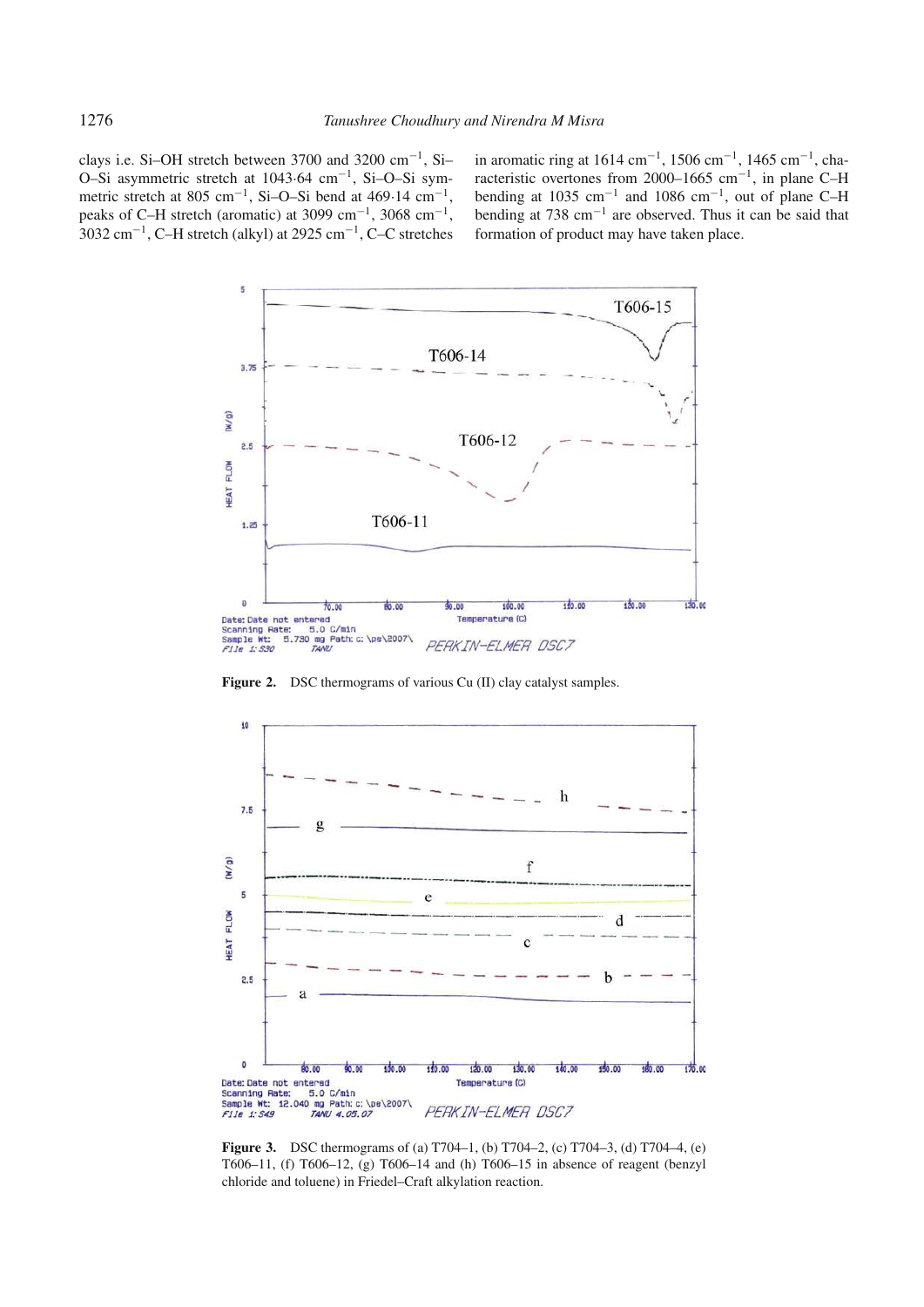

**Figure 4.** DSC thermogram of reagent in absence of clay catalyst in Friedel–Craft alkylation reaction.



**Figure 5.** FTIR spectra of clay catalyzed reaction products and pure clay T703–15.

In FTIR spectra of pristine clay and sol–gel material of Cu (II) clay as shown in figure 6, a broad peak at around 3700– 3200 cm<sup>−</sup><sup>1</sup> , which is due to Si–OH stretch peak is observed thus indicating loss of water molecules. Si–O–Si asymmetric stretch at 1043 $\cdot$ 64 cm<sup>-1</sup> is reduced and Si–O–Si bend peak at 450 cm<sup>−</sup><sup>1</sup> is lost thus confirming the formation of some new material. It can be said that sol–gel material may have been formed.

#### 3.3 *XRD analysis*

The *d*-spacing observed for virgin MMT is 1.6 nm ( $2\theta$  = 5·44 Å) which always increases upon organic modification

(Jash and Wilkie 2005; Stadtmueller *et al* 2005). The *d*spacing of various clay catalysts employed in Friedel–Craft alkylation reaction are shown in table 1. It is clear that *d*-spacing is greatest in acid Pt (II) clay indicating partially exfoliated structure. It can thus be said that better the dispersion of clay platelets, better is the performance of the catalyst.

## 3.4 *Determination of charge properties of catalysts*

The ionic character of clay catalyst samples employed in Friedel–Craft alkylation reaction was determined by measuring their Zeta potentials. Zeta potential and pH of all clay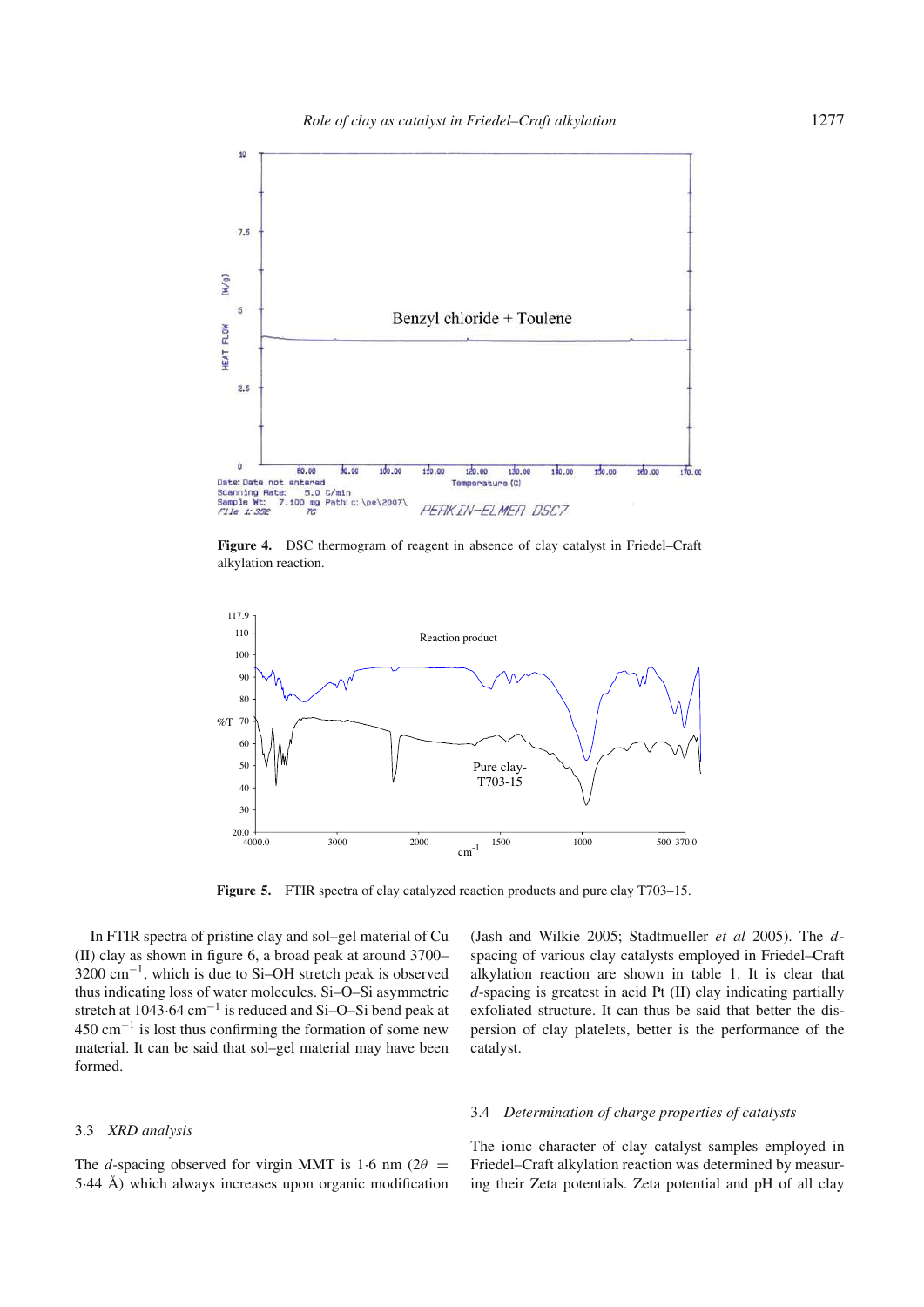

Figure 6. FTIR spectra of sol–gel material of Cu (II) clay (T606–15) and pure clay (T703–15).

**Table 1.** Table showing *d*-spacing of various clay catalyst samples.

| Sl. No | Sample name                                              | d-spacing (nm) Angle, $2\theta$ |      |
|--------|----------------------------------------------------------|---------------------------------|------|
| 1.     | Pure MMT (T703-15)                                       | 1.6                             | 5.44 |
| 2.     | Acid Pt $(II)$ clay $(T704-1)$                           | 3.6                             | 2.41 |
| 3.     | Pt (II) clay dispersed by<br>natural dispersant (T704–2) | 3.21                            | 2.74 |
| 4.     | CTAB dispersed Pt (II) clay<br>$(T704-3)$                | 3.2                             | 2.75 |
| .5.    | Sol-gel hybrid of Cu (II) clay<br>$(T606-15)$            | 2.9                             | 3.03 |

catalysts were recorded and shown in table 2. Acid Pt (II) clay has the highest value of zeta potential. The decrease in the trend of the values from acid Pt (II) clay to sol–gel material of Cu (II) clay has been assigned to the compression in the double layer because of higher concentration of ions in bulk.

#### 3.5 *Kinetic parameter analysis*

Not all collisions between molecules result in a reaction. The molecules must have enough energy for the reaction to occur. The minimum energy that is needed is called activation energy. Catalysts are substances that lower the activation energy and thereby increase the rate of reaction. We report here activation energies, TOF and reaction rates of various clay catalysts employed for Friedel–Craft alkylation reaction of benzyl chloride with toulene in table 3.

Rate of a batch catalytic reaction is fastest at the very beginning when the reactant concentration is highest and

**Table 2.** Table showing zeta potential and pH of various clay catalyst samples.

| Sl. No | Sample name                                                     | Zeta potential $(mV)$ | pH   |
|--------|-----------------------------------------------------------------|-----------------------|------|
| 1.     | Acid Pt $(II)$ clay<br>$(T704-1)$                               | 53.0                  | 5.50 |
| 2.     | Pt (II) clay (dispersed<br>by natural dispersant)<br>$(T704-2)$ | 40.7                  | 5.7  |
| 3.     | CTAB dispersed Pt (II) clay<br>$(T704-3)$                       | 35.3                  | 5.85 |
| 4.     | Pure MMT<br>$(T704-15)$                                         | 25.13                 | 8.5  |
| 5.     | Sol-gel material of Cu (II) clay<br>$(T606-14)$                 | 24.8                  | 8.66 |

generally slows down as the reaction proceeds and ultimately stops when all the reactant is used up. TOF will, therefore, vary throughout the course of a batch reaction. Here, in this work, we have reported the initial TOF. Initial TOF is the initial part of a catalytic reaction where rate is fastest and essentially linear. Turnover frequency or turnover rate is determined by taking the number of moles of product formed, dividing that by the number of moles of catalyst used in the reaction, finally dividing this number by time to produce the given amount of product. Its unit is time<sup>-1</sup>. Acid Pt (II) clay proves to be the best catalyst among all catalysts screened with activation energy as low as 133 kJ/mol and TOF of 0.5 s<sup>-1</sup> while sol–gel hybrid materials of Cu (II) clay shows activation energy as high as 1694·79 kJ/mol with decreased catalytic activity.